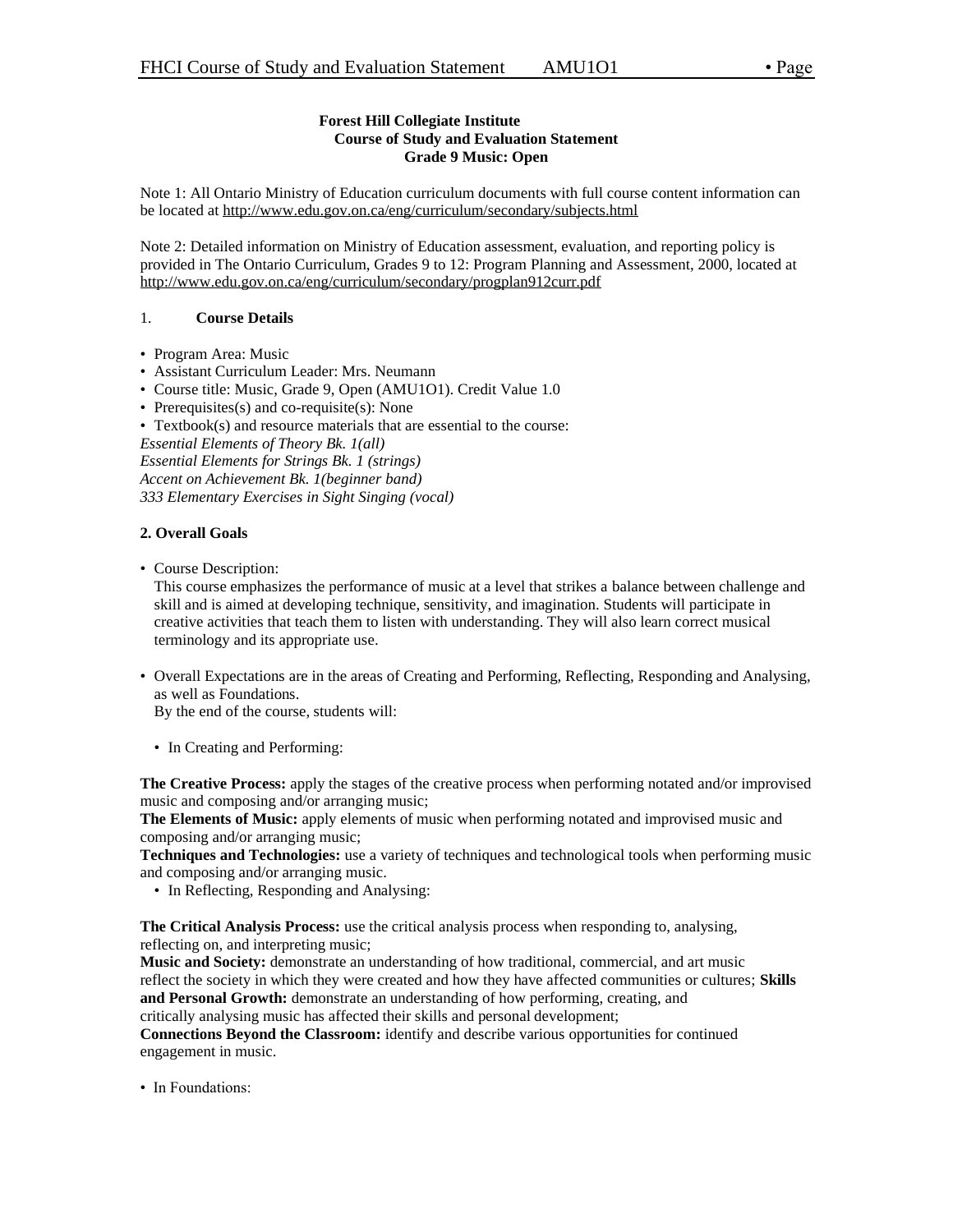**Theory and Terminology:** demonstrate an understanding of music theory with respect to concepts of notation and the elements and other components of music, and use appropriate terminology relating to them;

**Characteristics and Development of Music:** demonstrate an understanding of the history of some musical forms and of characteristics of types of music from around the world;

**Conventions and Responsible Practices:** demonstrate an understanding of responsible practices and performance conventions relating to music.

• Specific Curriculum Expectations

Please refer to Ontario Ministry of Education curriculum document for details of Overall and Specific Expectations, found at http://www.edu.gov.on.ca/eng/curriculum/secondary/arts910curr.pdf

• Course content: *Performance – Individual and ensemble – 60 hours Ear training and sight reading – 10 hours; Theory – introductory – 15 hours; Music Analysis – elements of music – 15 hours; Music in Society – an overview – 5 hours; Composition – 5 hours*

### **3. Program Planning Considerations**

• Individual Education Plan: Accommodations to meet the needs of exceptional students as set out in their Individual Education Plan will be implemented within the classroom program. Additional assistance is available through the Special Education program.

• The Role of Technology in the Curriculum. Using information technology will assist students in the achievement of many of the expectations in the curriculum regarding research, written work, analysis of information, and visual presentations.

• English as a Second Language (ESL): Appropriate accommodations in teaching, learning, and evaluation strategies will be made to help ESL students gain proficiency in English, since students taking ESL at the secondary level have limited time in which to develop this proficiency.

• Career Education: Expectations in this course include many opportunities for students to explore educational and career options, and to become self-directed learners.

• Cooperative Education and Other Workplace Experiences: The knowledge and skills students acquire in this courses will assist them in their senior level cooperative-education and work-experience placements related to this course. General information about cooperative education courses can be found at http://www.edu.gov.on.ca/eng/document/curricul/secondary/coop/cooped.pdf

### **4. Learning Skills**

Learning Skills are skills and habits are essential to success in school and in the workplace. The Learning Skills evaluated are: Responsibility, Organization, Independent Work, Collaboration, Initiative and Selfregulation. Teachers report achievement on the five Learning Skills using letter symbols: E = Excellent, G  $=$  Good,  $S =$  Satisfactory,  $N =$  Needs Improvement.

Learning Skills clearly affect levels of achievement, but they are not part of the evaluation of achievement and are not included in the midterm mark or final course mark.

#### **5. Academic Honesty: Cheating and Plagiarism**

Students are expected to submit only their own original work on evaluations done in class or out of class. Plagiarism is the passing off the ideas or writings of another as one's own. Cases of academic dishonesty (cheating and/or plagiarism) will be dealt with on a case-by-case basis, but each case will involve an investigation, communication with the student and his/her parent/guardian, and a mark of zero for the plagiarized work. Whether the student has an opportunity to demonstrate his/her learning in another assignment will be at the discretion of the teacher and/or Principal.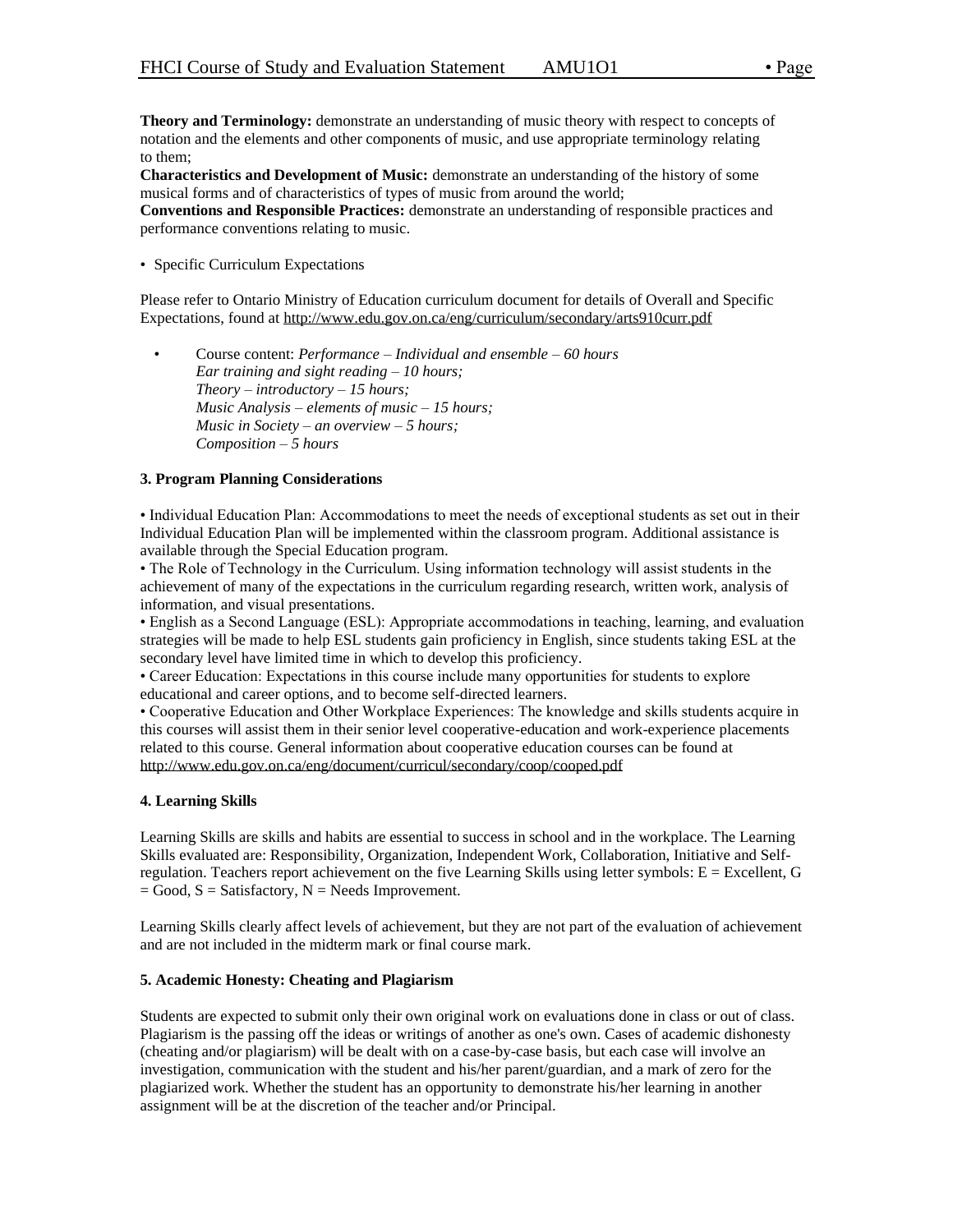### **6. Teaching Strategies**

Teachers use a variety of teaching strategies to maximize student learning. The following teaching strategies will be used in this course:

• Direct Instruction is highly teacher-directed. This strategy includes methods such as lecture, didactic questioning, explicit teaching, practice and drill, and demonstrations.

• Indirect Instruction is mainly student-centered. Indirect Instruction includes inquiry, induction, problem solving, decision making, and discovery.

• Interactive Instruction relies heavily on discussion and sharing among participants. Interactive instruction may include total class discussions, small group discussions or projects, or student pairs or triads working on assignments together.

• Experiential Learning is inductive, learner centered, and activity oriented. In Experiential Learning, students participate in an activity; critically look back on the activity to clarify learning and feelings; draw useful insights from such analysis; and/or put learning to work in new situations.

• Independent Study refers to the range of instructional methods which are purposefully provided to foster the development of individual student initiative, self-reliance, and self-improvement. The focus is on planned independent study by students under the guidance or supervision of a classroom teacher.

#### **7. Assessment and Evaluation Strategies**

Assessment and Evaluation of Student Achievement

The primary purpose of assessment and evaluation is to improve student learning. Assessment is the process of gathering information from assignments, demonstrations, projects, performances, and tests that accurately reflects how well a student is achieving the curriculum expectations in a course. As part of assessment, teachers provide students with feedback that guides their efforts towards improvement.

Evaluation refers to the process of judging the quality of student work on the basis of established criteria, and assigning a value to represent that quality. In Ontario secondary schools, the value assigned will be in the form of a percentage grade.

• In this course, the following evaluation strategies will be used:

- *Teacher observation of daily performance – oral feedback;*
- *Individual, partner and group performance tests;*
- *Quizzes and tests on music theory;*
- *Written assignments: live and recorded performance review, historical letter, composer/performer research and presentation, song analysis;*
- *Group and individual composition performance;*

#### **8. Achievement Chart**

The achievement chart provides a standard, province-wide method for teachers to use in assessing and evaluating their students' achievement. Students are evaluated according to the major categories or strands in each course. Ministry curriculum documents provide detailed description of student achievement levels.

In this course, students are evaluated in three strands, according to the weightings shown:

| <b>Foundations</b> | Reflecting, Responding<br>and Analysing | Creating and<br>Performing |
|--------------------|-----------------------------------------|----------------------------|
|                    |                                         |                            |

#### **9. 70% Mark on Course Work**

• Students need to demonstrate achievement of all the overall expectations of the course. 70% of the final mark in the course will be based on work done prior to the culminating activities. Evaluations that are